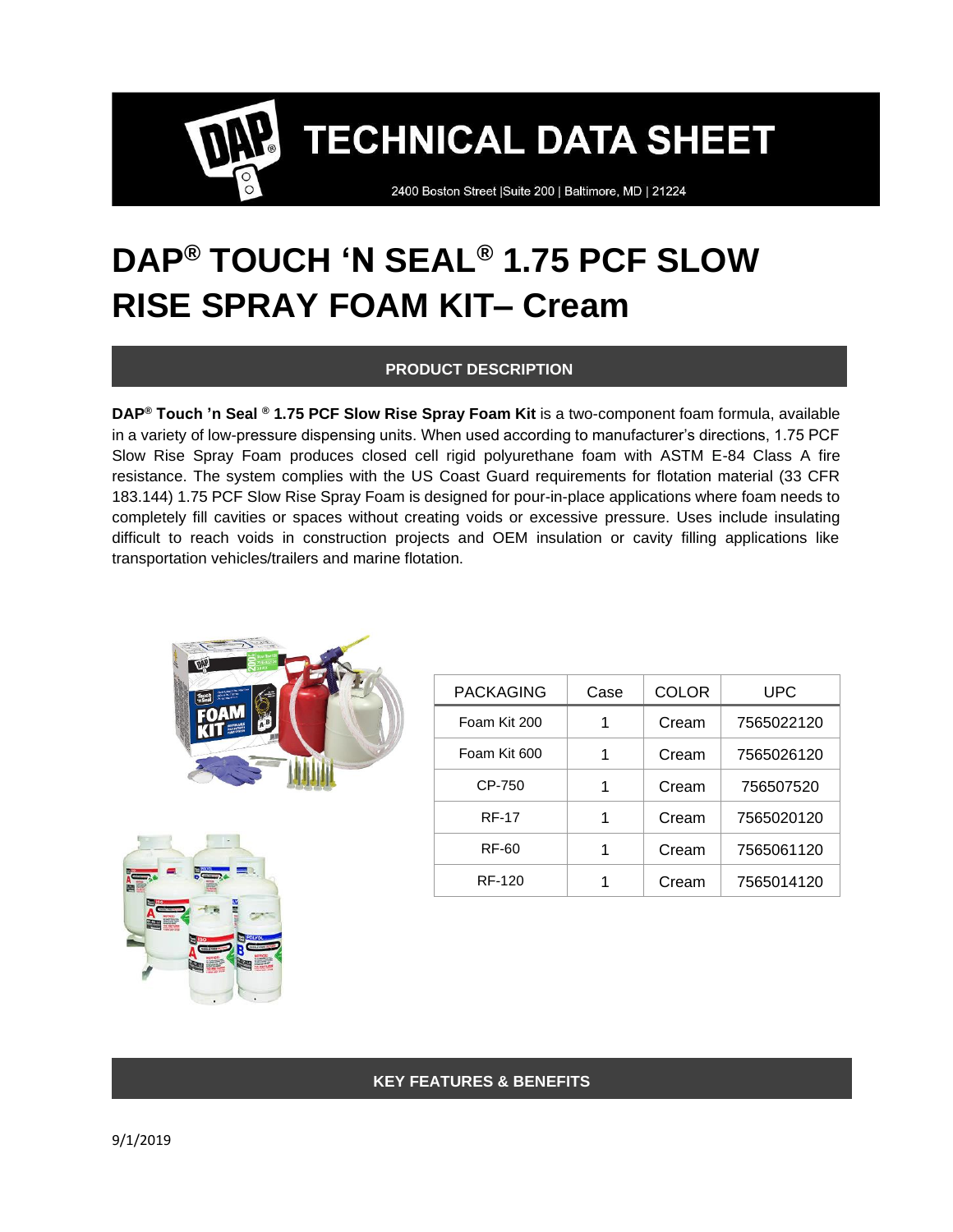2400 Boston Street | Suite 200 | Baltimore, MD | 21224

- 120 second gel time for excellent flow
- ASTM E-84 Class A Fire Rating
- Meets the US Coast Guard requirements for flotation material 33 CFR 183.144
- Increased flow time to completely fill gaps, corners, holes and cavities
- Reduces vibration and sound transmission
- Does not shrink or settle
- Increases structural strength
- Kits contain 5 black injection nozzles and 5 clear conical nozzles

### **SUGGESTED USES**

#### **USE TO FILL AND SEAL:**

- Cavity fill
- Channel fill
- Transportation & marine applications
- Hard to reach voids in construction projects

## **FOR BEST RESULTS**

- **Apply in temperatures between 60°F- 90°F (16°C- 32°C)**
- **Chemical contents must be between 70°F – 90°F (21°C- 32°C) before dispensing**
- **Surface temperatures should be between 60°F- 90°F (16°C- 32°C)**
- **DO NOT USE for filling gypsum board stud wall cavities, as wall distortion or damage may occur**
- Surface must be clean, dry, and free of all foreign material for adhesion
- Do not store at temperatures above 120°F (49°C)

## **APPLICATION**

**DIRECTIONS: Important – read all directions and cautions before use. Always wear gloves, eye protection and work clothes. Use drop cloths. Always refer to local building codes prior to use.** 

**Preparation / Application:** Please refer to Operating Instructions found inside the product packaging or call Customer Service at 888-DAP-TIPS. To promote adhesion, surface must be clean, dry, and free of all foreign material.

**Clean-up:** If wet foam contacts skin, clean immediately with a dry rag – do not use water – water accelerates curing. Cured foam must be removed mechanically from surfaces. Uncured foam can be cleaned from most surfaces with Foam Cleaner or acetone. If foam dries on skin, apply generous amounts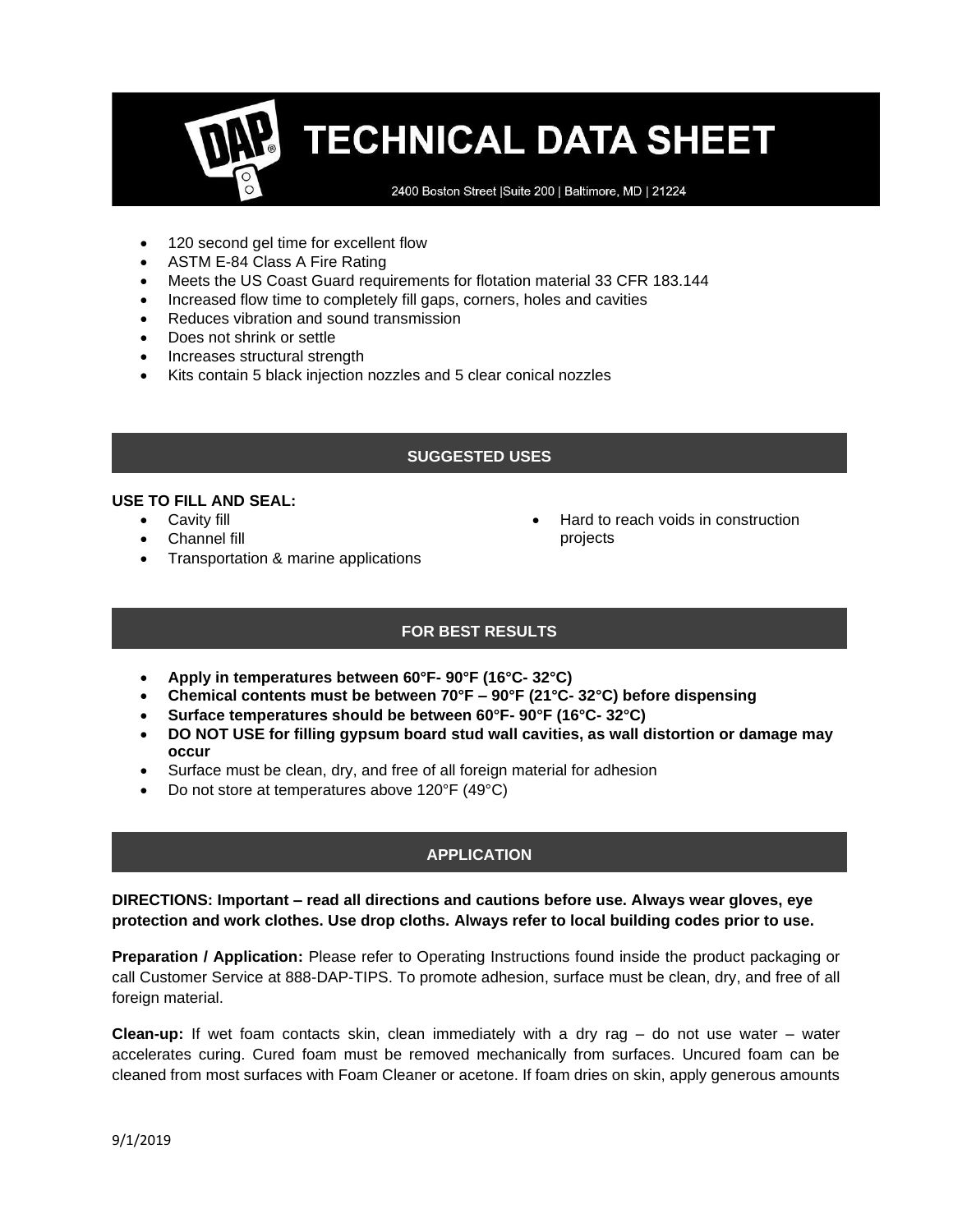2400 Boston Street | Suite 200 | Baltimore, MD | 21224

of petroleum jelly, put on plastic gloves and wait 1 hour. With a clean cloth, firmly wipe off residue and repeat process if necessary. DO NOT use acetone or other solvents to remove product from skin.

**Storage & Disposal.** Keep container tightly closed in a cool, well-ventilated area. Store upright below 90° F (33°C). Do not expose containers to conditions that may damage, puncture, or burst the containers. Dispose of leftover material / containers in accordance with Federal, state, and local regulations. See SDS for more information.

| <b>TYPICAL PHYSICAL &amp; CHEMICAL PROPERTIES</b> |                                  |  |  |
|---------------------------------------------------|----------------------------------|--|--|
|                                                   |                                  |  |  |
| <b>Shelf Life</b>                                 | 15 months; unopened container    |  |  |
| Gel Time                                          | 120 seconds                      |  |  |
| <b>Fully Cured</b>                                | Approx. 1 hour                   |  |  |
| Cuttable                                          | $10 - 20$ minutes                |  |  |
| <b>ASTM D1621 Compressive Strength</b>            | 15 psi (1.1 kgf/cm2)             |  |  |
| ASTM C518 R-Value                                 | 5.57                             |  |  |
| Density, Free Rise                                | 1.75 pcf (28.0 kg/m3)            |  |  |
| Density, In-Place                                 | $1.75 - 2.0$ pcf (28 - 32 kg/m3) |  |  |
| ASTM D1623 Tensile Strength                       | 31 psi (214 kPa)                 |  |  |
| <b>Water Absorption</b>                           | 4.7%                             |  |  |
| Yield Bd ft.*                                     |                                  |  |  |
| Foam Kit 200                                      | 200                              |  |  |
| Foam Kit 600                                      | 600                              |  |  |
| CP-750                                            | 750                              |  |  |
| <b>RF-17</b>                                      | 2,000                            |  |  |
| <b>RF-60</b>                                      | 6,800                            |  |  |
| <b>RF-120</b>                                     | 15,400                           |  |  |

\*Theoretical yield is used as an industry standard to represent the size of two-component foam kits. The calculation is based upon ideal conditions, does not include blowing agent loss, and may vary according to application method or environmental factors.

#### **SAFETY**

See product label or Safety Data Sheet (SDS) for health and safety information. You can request an SDS by visiting our website at dap.com or calling 888-DAP-TIPS.

#### **WARRANTY**